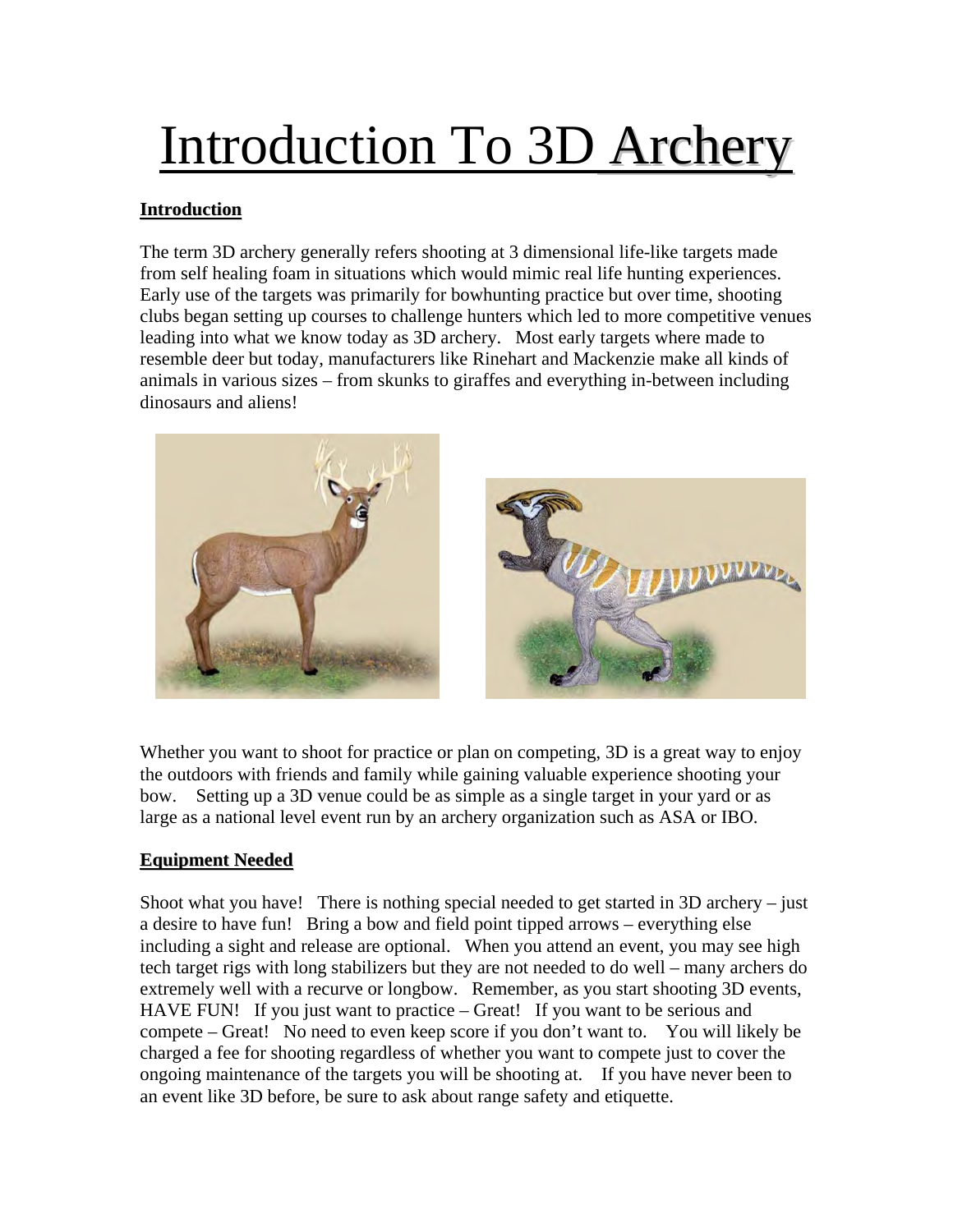### **Organization of 3D Events**

There are many formats and rule sets which 3D events are run under so some basic information will be covered here. Depending on the hosting club, the format of tournament, the number of days which must be shot, and how it is organized can vary but all will use some form of the targets shown above and use the scoring areas imprinted on each. Courses can be done indoors or outdoors under a variety of shooting conditions.

For simplicity, a typical event will be described to help develop a base understanding of a typical event. Generally, the venue includes 20 to 30 targets which will be arranged at the discretion of the host club. For large tournaments, you may be required to shoot 2 consecutive days to post a combined score for ranking. Targets are placed in varying situations and at varying angles but in all cases, the scoring area is visible to the shooter. You may end up shooting from elevated platforms or hillsides to simulate a downward shot or you may shoot uphill though less common. Surroundings can vary from heavily wooded to open fields. Normally, the distance to the target must be judged by the shooter without any aids however some events now have known distance shoots or days when rangefinders can be used. The top competitive classes shoot unmarked yardage.

## *Indoor*

Indoor events may be shot from a single line where advanced and beginning archers shoot the same distances – only the shooting class will vary (you are grouped according to equipment type and skill level). You may shoot at targets as close as 2 or 3 yards up to 50 yards depending on where the event will be held. In addition, you may be required to shoot across the lane of the person next to you so be aware of where your target is in relation to the shooters around you.

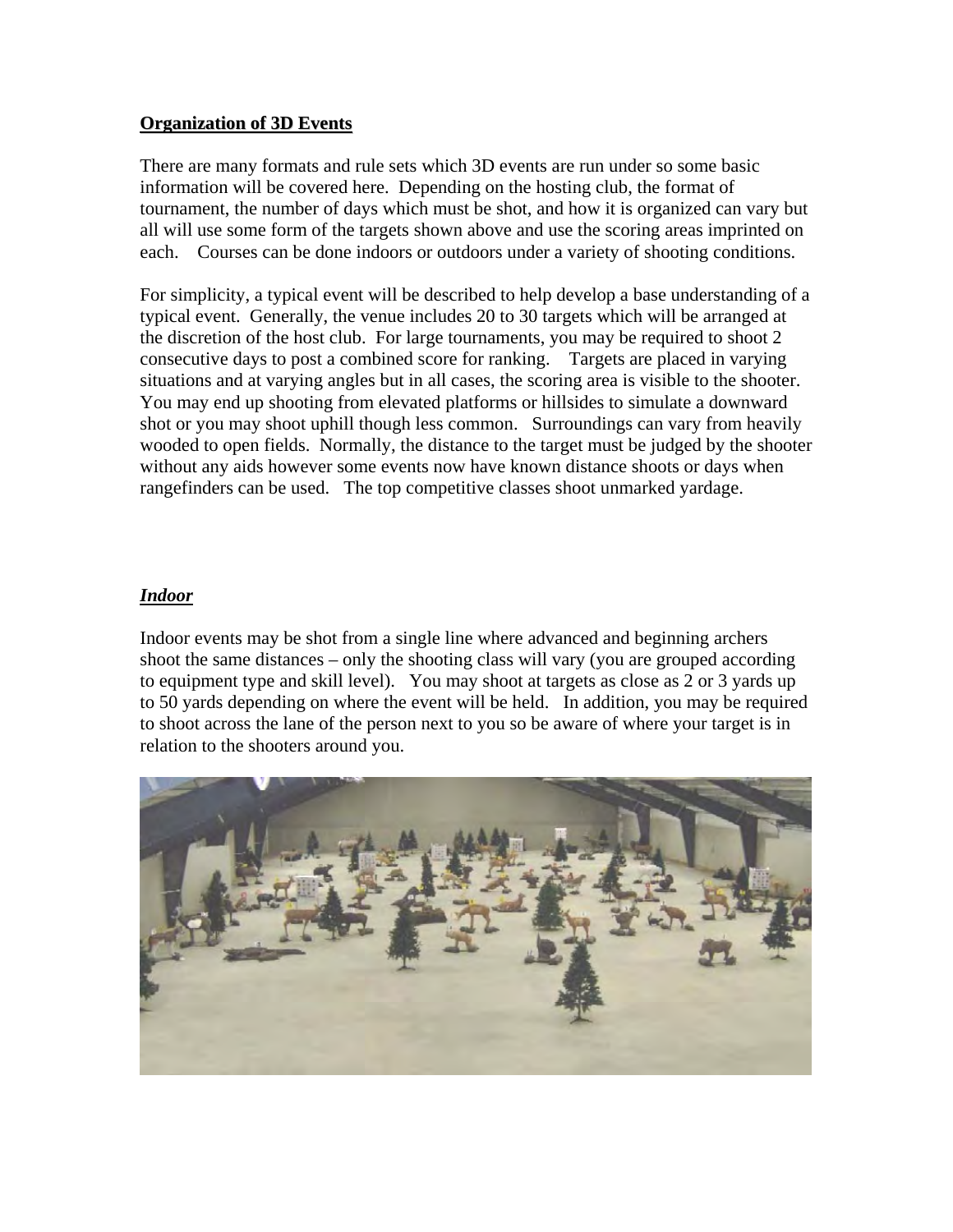#### *Outdoor*

Outdoor events usually are done on a walk-through course with a group of 3 or 4 archers per lane. Think of the walkthrough being like golfing – your group completes one hole then moves on to the next hole. Depending on your skill level and the shooting class you registered under, you will be shooting from a specific stake placed on the ground at each shooting lane. For instance, young shooters may shoot from the closest stake (15 yards max) where open class and pro shooters may shoot from the farthest stakes (50 yards max) – note the stakes below. The stakes are used to ensure each shooter has the same opportunity and the shooter is required to touch the appropriate stake with at least one part of their body (generally a foot or leg). However you could kneel or lie down and shoot if you wish! If you are new to the sport or are with kids who cannot shoot 15 yards and are just out to practice, feel free to ask your group if it would be acceptable to walk up closer until you are comfortable. Though you cannot score the shot, you will not loose any arrows either!

Unlike indoor events, the outdoor events are shot in whatever weather event is going on – rain, wind, snow, heat – it can be interesting!





Turkey from the back stakes  $Kids$  having fun – all 10s or better!

Deer in the Woods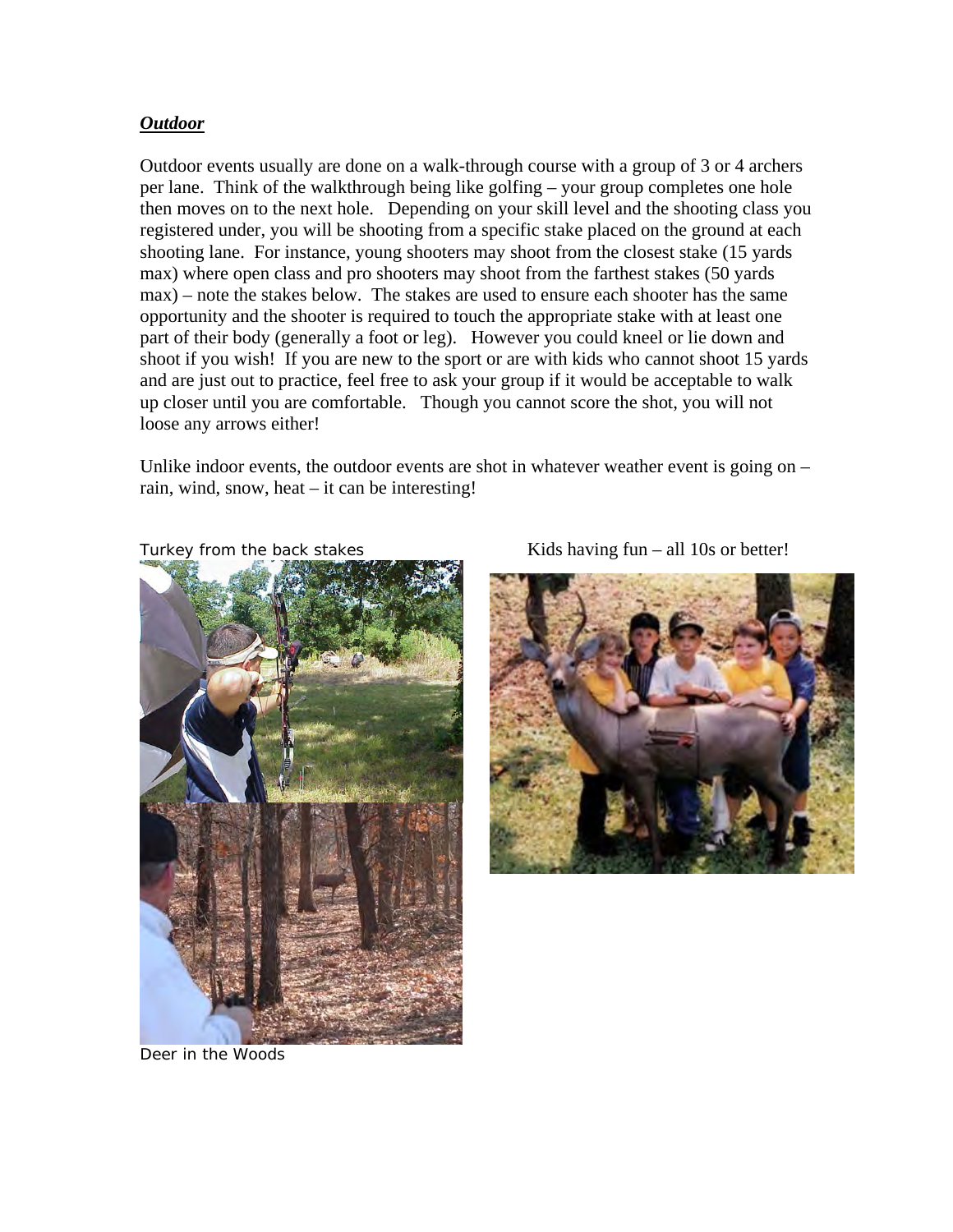## **Typical Scoring**

Similar to what you would expect in a hunting situation, a "high score" shot would be in the vitals section of the animal you are shooting at. There are primarily 2 scoring formats used: ASA which uses 14-12-10-8-5-0 scoring areas and IBO which uses a 11- 10-8-5-0 format. Note that the ASA 12 and 14 rings are offset compared to the IBO marking. One arrow is shot at each target with a score being read where the arrow enters the foam target. This can sometimes confuse those new to 3D events when a target is placed on an angle to the shooter. For example, a deer target placed at a quartering away angle would pose the problem posed above. In a hunting situation, you would likely shoot at the deer so the arrow would enter about mid way between the front and rear legs however in 3D, this would result in a score of 5 or 8. In order to score a 10 or higher in 3D, the arrow would have to be shot as if you wanted to pass through the outer shoulder area. Since most targets have multiple scoring areas marked on them to extend useful life, be sure to ask which one is being shot. If no specific area is marked, assume the most "natural" kill zone would be used. When in doubt, feel free to ask someone.

#### **Here is and example of what the ASA and IBO scoring rings look like**.



Each target has its own set of scoring rings so it may be helpful to pick up a set of reference cards from Rinehart or Mackenzie. It is important to note that if the arrow even touches the next higher scoring ring it counts as the higher score. In most situations you will not be able to see the scoring rings from the shooting stakes so having a good set of binoculars or a reference card can be handy.

ASA has begun using a high and low 12 ring and sometimes the 14 ring is outside the 8 ring. It may seem odd that such a high scoring ring is in a zone where you would not want to shoot at an animal however it has to do with risk/reward for competitive shooters. The 14 ring is fairly small and a miss may result in an 8 or 5 score – the archer should be pretty sure of the range and his/her ability to hit such a small circle before committing to shooting at the 14 ring.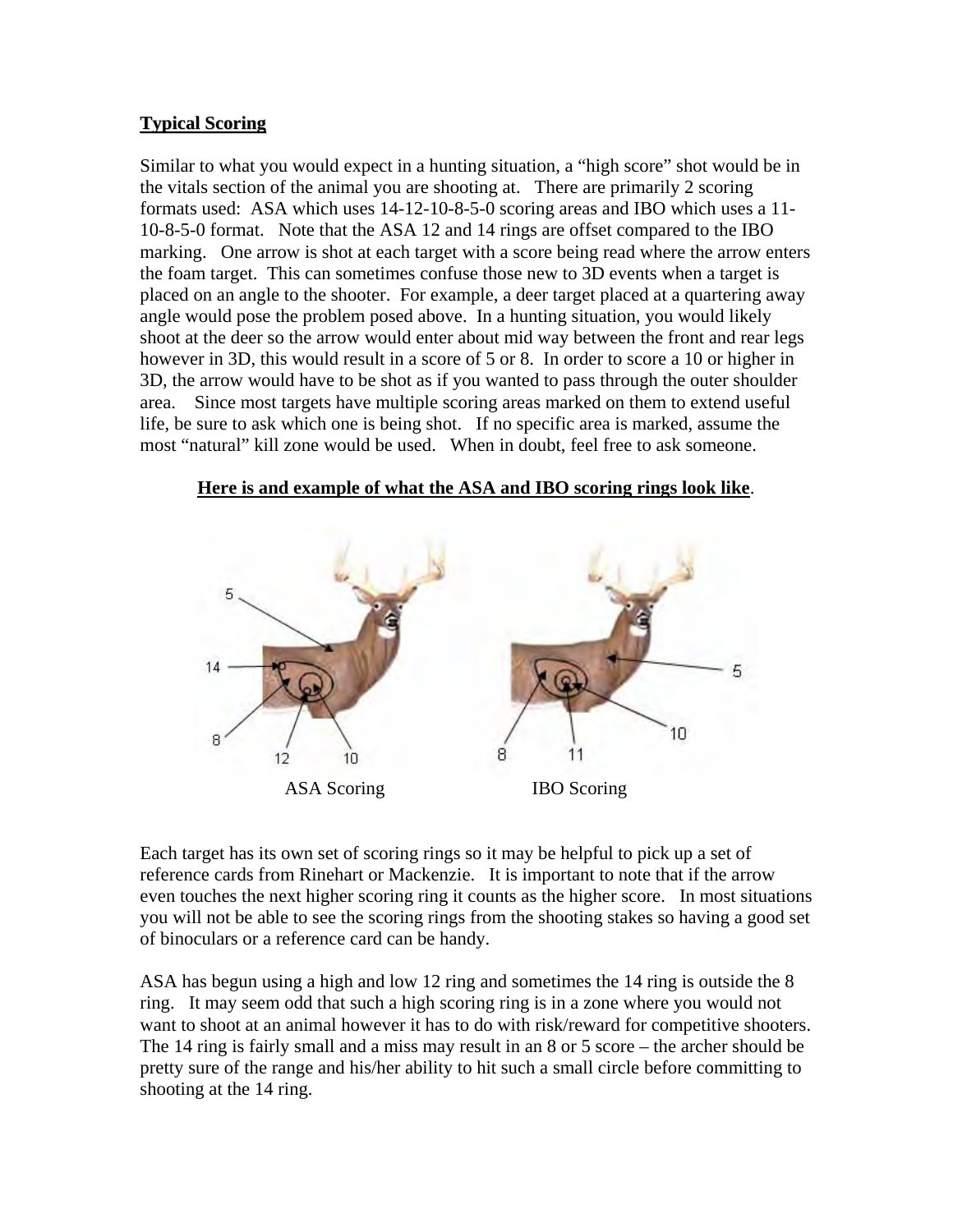In the picture below, you can see all the arrows are in the ASA 12 ring and the other scoring rings are visible in this view (the 14 ring is very faint). Likely, you would not be able to see the imprinted rings from the shooting stakes and if you could, they would be very faint.



## **General Rules and Etiquette**

Each organization has its own set of rules and equipment restrictions so be sure to know what you are in for when shooting a sanctioned event as a competitive shooter. For instance, ASA requires a collared shirt at their shoots and IBO requires that their hunter class shooters use at least 4" vanes on all arrows. Actual stake to target maximum distances also vary depending on the format of the shoot. There are far too many rules to list but in a general sense, here are some basic things to consider.

- 1. Safety is of primary concern so know what you are shooting at and what is behind it. Be sure any children with you stay behind the current shooter at all times.
- 2. Be courteous to other shooters by not talking while other members of your group are at the shooting stake. Don't let kids goof around.
- 3. Don't spend too much time at the stake glassing the target or guessing yardage. Most 3D organizations set time limits on how long you can be at the stake to ensure the event moves along well. You should not need more than 1 -2 minutes once in position to shoot.
- 4. Since these events are meant to involve all genders and ages, be cordial and do not use foul language.
- 5. Typically 2 separate people keep score and one calls the shots. Cards are compared at the end to confirm no mistakes were made in adding up the score.
- 6. For outdoor events, bring something to drink and snack on the walk through courses can exceed 1 mile in length and take several hours. You may also want to take an Allen wrench set and an extra release (if you use one). An umbrella is also nice if you care to take one on a rainy day.